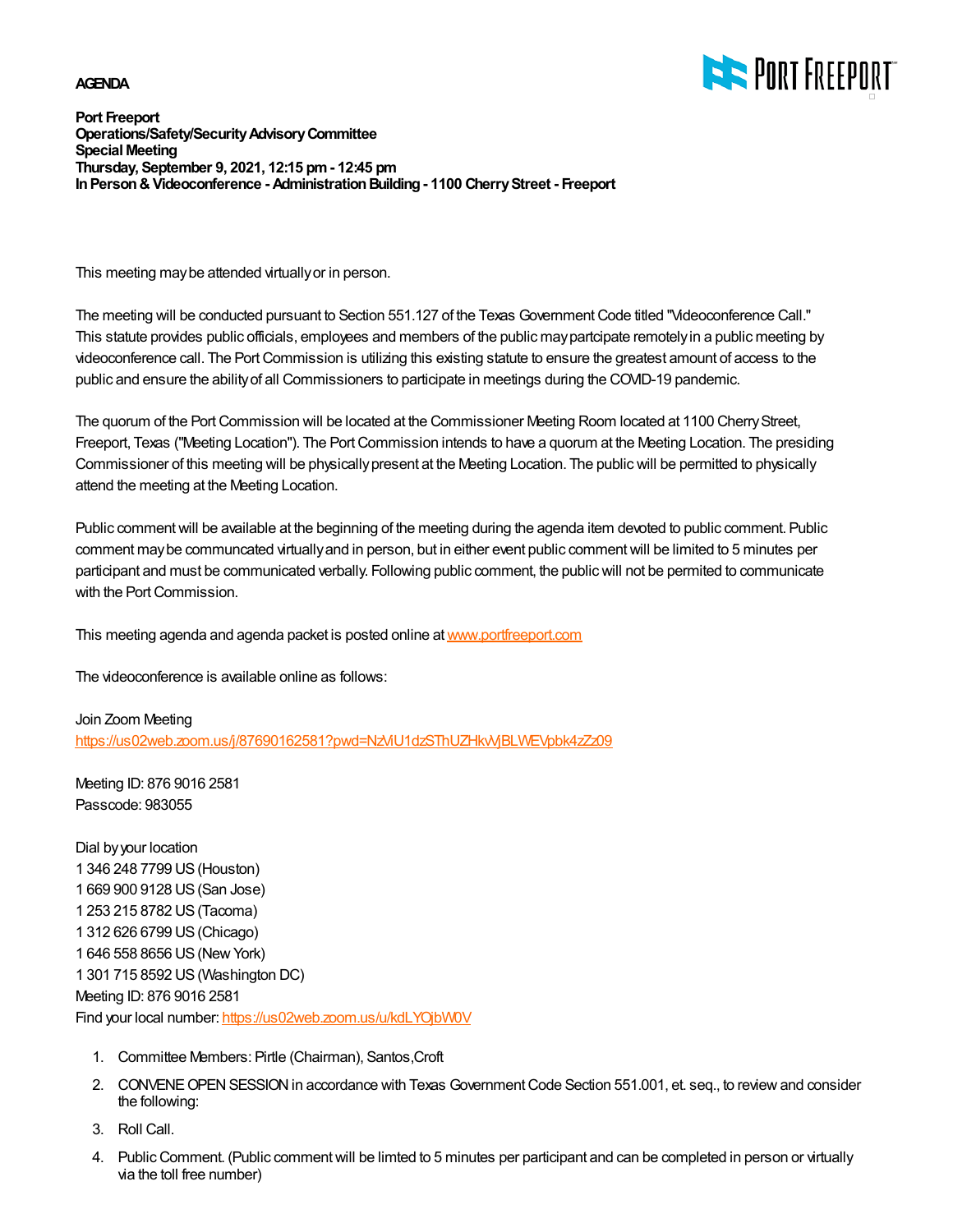- 5. Discussion regarding bids received for security K9 contract services.
- EXECUTIVE SESSION in accordance with Subchapter D of the Open Meetings Act, Texas Government Code Section 6. 551.001, et. seq., to review and consider the following:
	- A. Under authority of Section 551.076 (Deliberation of Security Matters) for discussion regarding:
		- 1. Discussion regarding issues related to the deployment, or specific occasions for implementation of security personnel or devices or security audit and services.
- 7. RECONVENE OPEN SESSION:
- 8. Adjourn.

*The Committee does not anticipate going into a closed session under Chapter 551 of the Texas Government Code at this meeting for any other items on the agenda, however, if necessary, the Committee may go into a closed session as permitted by law regarding any item on the agenda.* 

Flyer Deathy

Phyllis Saathoff, Executive Director/CEO **PORT FREEPORT**

*In compliance with the Americans with Disabilities Act, the District will provide for reasonable accommodations for persons attending its functions. Requests should be received at least 24 hours in advance.*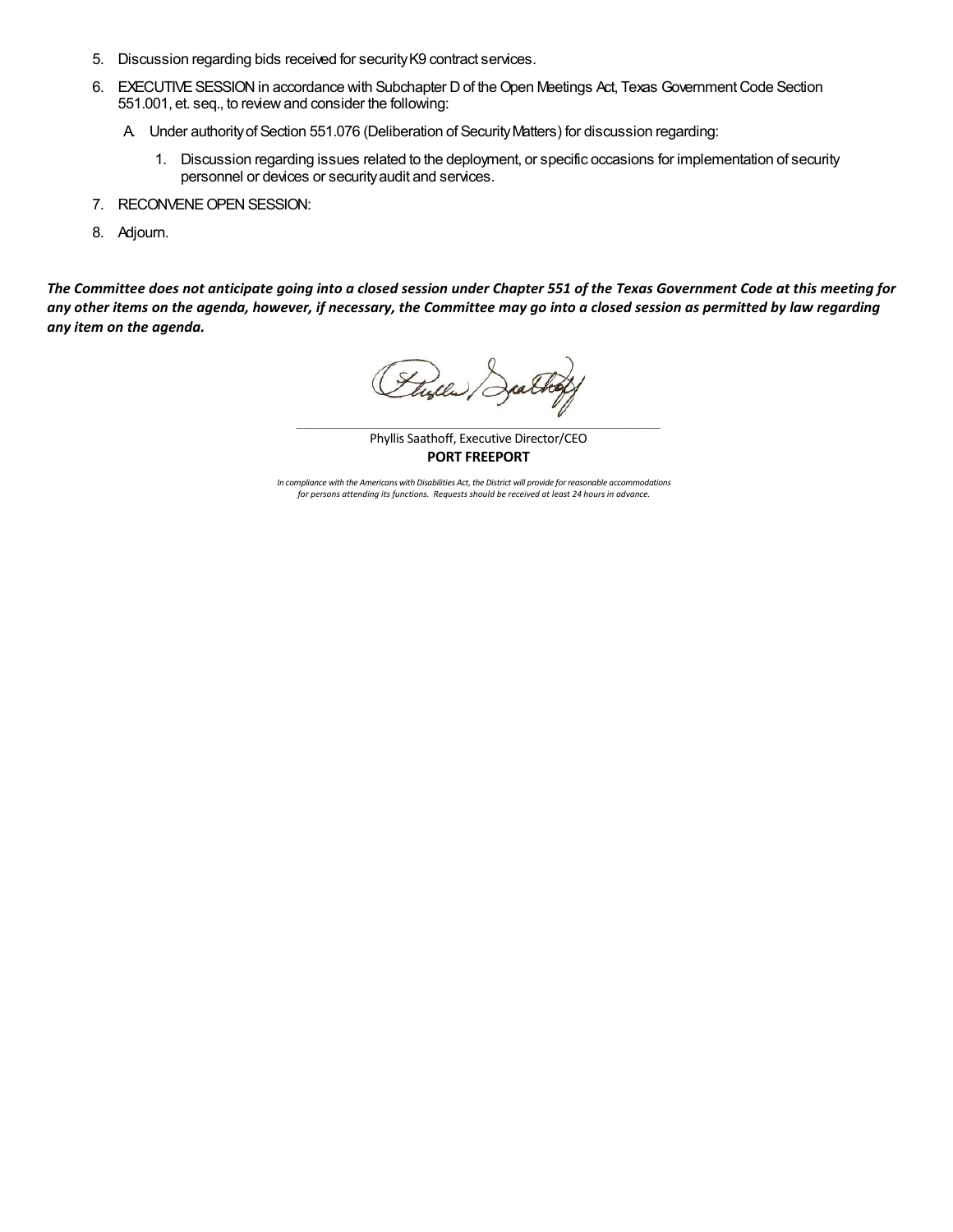

**1100 CHERRY ST. • FREEPORT, TX 77541 (979) 233-2667 • 1 (800) 362-5743 • FAX: (979) 373-0023 WWW.PORTFREEPORT.COM**

DATE: September 3, 2020

SUBJECT: Canine Detection Services RFP Summary

## **Purpose**

Port Freeport is seeking a contractor to provide canine detection services for narcotics, explosives, firearms, and currency. The primary focus of this mission is to locate contraband and explosives prior to entering commerce or the community. Additionally, we want to create a visual deterrent to discourage the criminal element from attempting to transport contraband and/or explosives through Port Freeport while providing a safe work environment for our staff and Port users.

=========================================================================

The scope of this project includes canine screening for 390 hours per year (65 onsite visits) for three (3) years starting October 1, 2021 and ending on September 30, 2024.

## **Request for Proposal**

The core requirements within the Request for Proposal (RFP) included:

- The contractor shall be capable of detecting narcotics, explosives, and firearms on each scheduled day unless advised by Port Freeport to bring a specific canine capability.
	- $\circ$  Prior to November 30, 2021, the contractor shall be cable of detecting circulated and uncirculated US currency on each scheduled day unless advised by Port Freeport to bring a specific canine capability.
- In the event a canine becomes unavailable, the contractor shall be able to bring a back-up canine with the same capabilities.
- No patrol canines (i.e., bite dogs) will be permissible.
- The contractor is responsible for providing kenneling when on site.
- Handlers assigned to the contract shall have a Transportation Worker Identification Credential (TWIC).
- The contractor shall have at least 2 years of experience working canines in a Maritime Transportation Security Act (MTSA) environment.
- The contractor shall directly provide the K9 detection services (i.e., no subcontractors).

An announcement for the Request for Proposal (RFP) was posted in the Facts on August  $17<sup>th</sup>$  and August  $24<sup>th</sup>$ .

**PORT COMMISSION**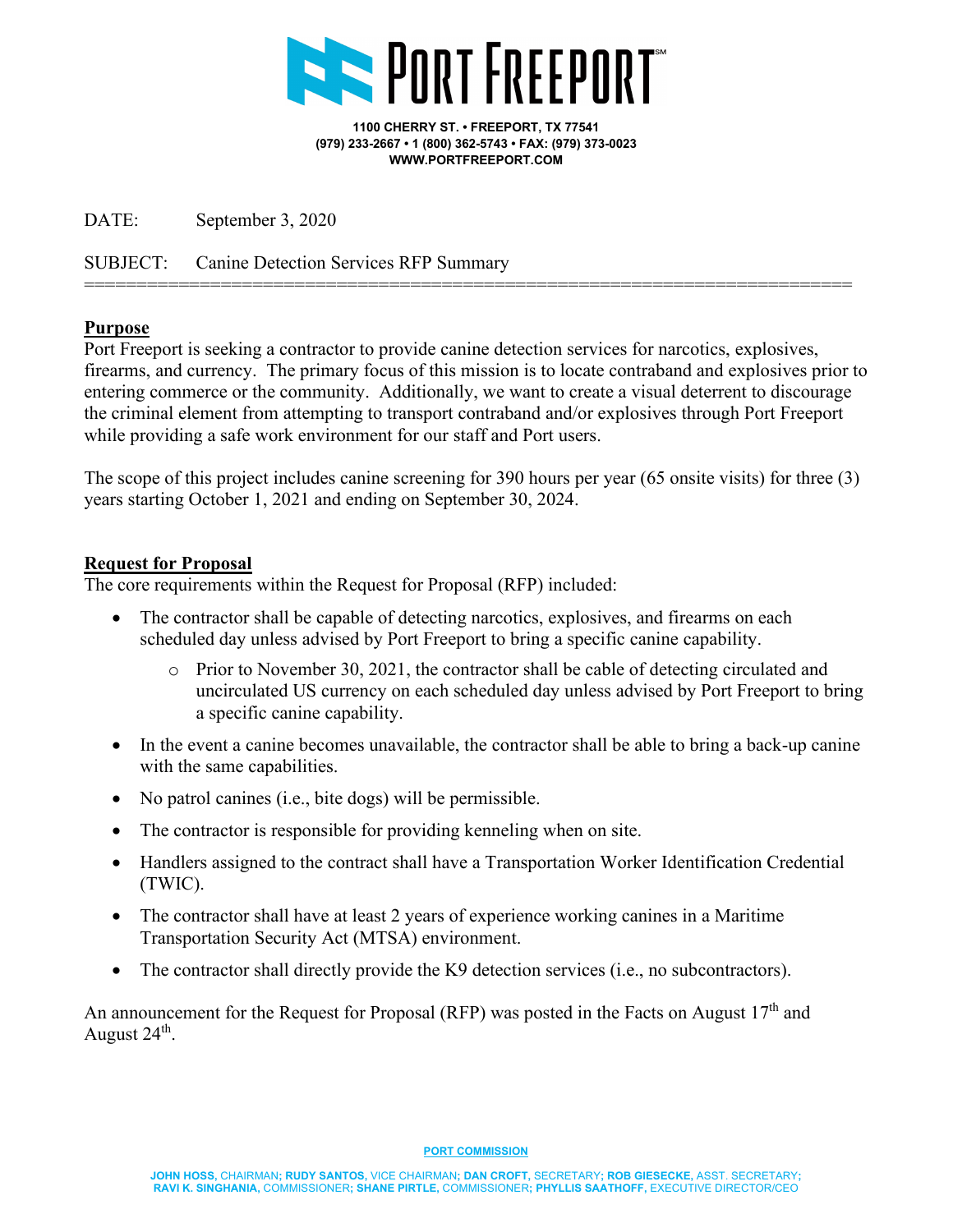Additionally, copies of the RFP were sent to the following canine detection services:

- InterQuest K9
- Seal Security
- Focuss Services
- Covenant K9 Detection Services
- Worldwide Canine
- Houston K9 Academy
- CDS K9

A reminder email was sent to the above listed firms on August  $30<sup>th</sup>$ .

The bid opening was on August 31<sup>st</sup> at 1:00PM at the Port Freeport Emergency Operation Center. Covenant K9 Detection Services and Worldwide Canine submitted proposals.

## **Request for Proposal Summary**

The information below summarizes the RFP results:

- InterQuest K9
	- o They did not submit a bid, because they did not have the capability to detect explosives, firearms, or currency
	- o They did not have a Class C security license
- Seal Security
	- o Did not submit a quote
- Focuss Services
	- o They choose not to bid, because of the lack of maritime experience and currency detection capabilities
- Covenant K9 Detection Services
	- o Rate: Year  $1 = $175/h$ our; Year  $2 = $200/h$ our; Year  $3 = $225/h$ our
	- o Travel Rate: Year  $1 = \frac{1}{90}$ /trip; Year  $2 = \frac{1}{90}$ /trip; Year  $3 = \frac{1}{90}$ /trip
	- o Annual Cost: Year  $1 = $68,250$ ; Year  $2 = $78,000$ ; Year  $3 = $87,750$
	- o 3 Year Contract Total: \$234,000